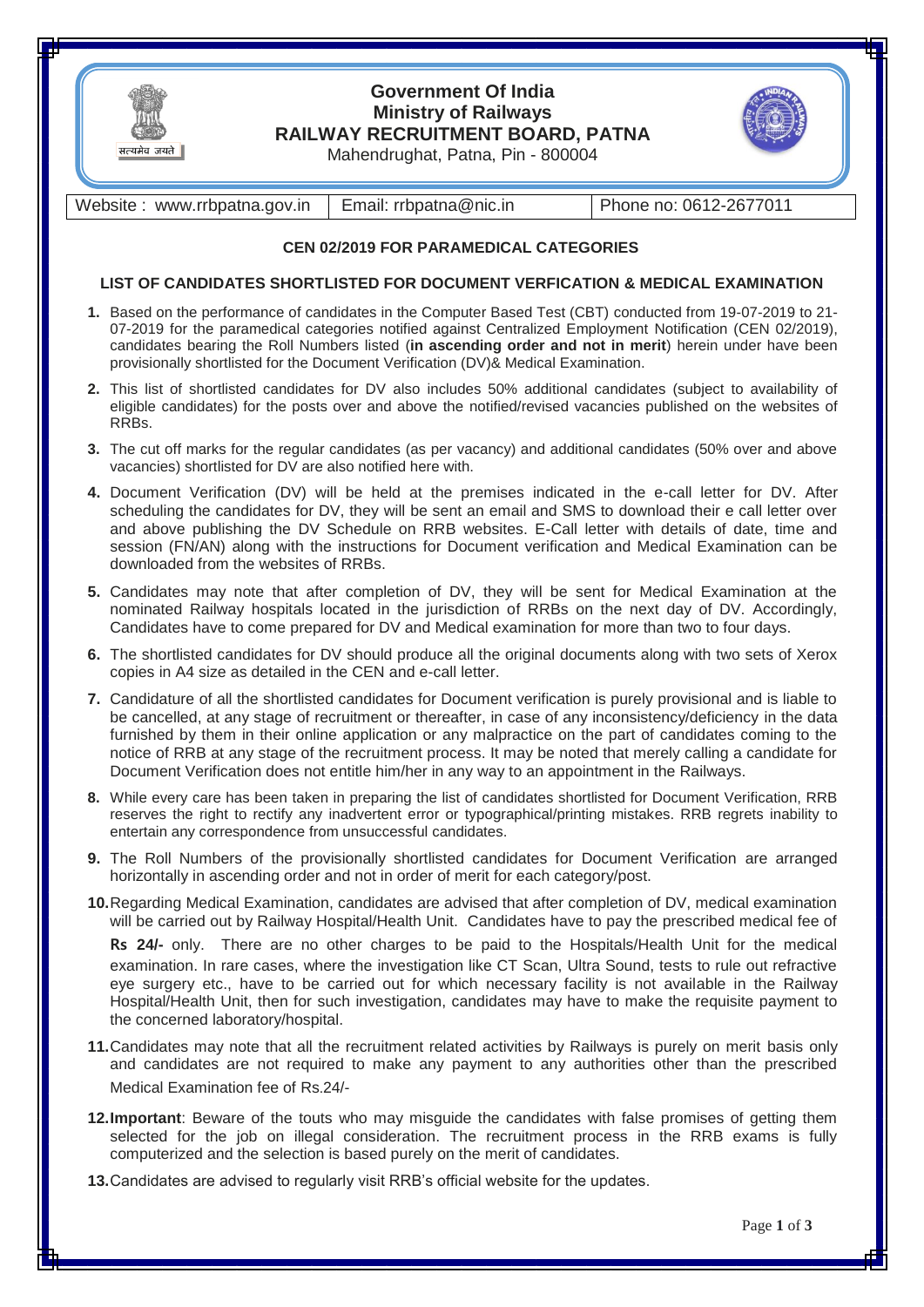### **CEN 02/2019 FOR PARAMEDICAL CATEGORIES LIST OF CANDIDATES SHORTLISTED FOR DOCUMENT VERFICATION & MEDICAL EXAMINATION**

| 2<br><b>Category:</b> |                 | <b>Staff Nurse</b> |                 | Total. 59       |
|-----------------------|-----------------|--------------------|-----------------|-----------------|
| 262902110040069       | 262902110055165 | 262902110065065    | 262902110085134 | 262902111040030 |
| 262902111040104       | 262902111050123 | 262902113060054    | 262902114060009 | 262902114060054 |
| 262902114070081       | 262902115040078 | 262902115050111    | 262902115050151 | 262902115060110 |
| 262902115060132       | 262902115070017 | 262902115070115    | 262902115080038 | 262902115080084 |
| 262902115080112       | 262902115080122 | 262902116040054    | 262902116040068 | 262902116050012 |
| 262902116060095       | 262902116080016 | 262902119070158    | 262902120060156 | 262902120080136 |
| 262902121060155       | 262902151040107 | 262902160080215    | 262902160080319 | 262902165050178 |
| 262902182041705       | 262902182061401 | 262902182071736    | 262902182080940 | 262902197060050 |
| 262902200060238       | 262902202040502 | 262902202040663    | 262902202050026 | 262902202050119 |
| 262902202060444       | 262902202060594 | 262902202060657    | 262902202060851 | 262902202060864 |
| 262902202070834       | 262902202070945 | 262902202080300    | 262902202080813 | 262902234040063 |
| 262902245040065       | 262902245080111 | 262902340080094    | 262902410060085 |                 |

### **Category : 4 Dialysis Technician Total.4**

| 262904235020045   262904235020056   262904235020112<br>262904144020077 |
|------------------------------------------------------------------------|
|------------------------------------------------------------------------|

## **Category : 6 Health and Malaria Inspector Grade III Total. 40**

| 262906110020010 | 262906110020017 | 262906110020028 | 262906110020110 | 262906110020133 |
|-----------------|-----------------|-----------------|-----------------|-----------------|
| 262906110020135 | 262906110020139 | 262906110020176 | 262906111020001 | 262906111020009 |
| 262906111020011 | 262906111020029 | 262906111020060 | 262906111020085 | 262906111020089 |
| 262906114020003 | 262906114020016 | 262906114020065 | 262906114020076 | 262906114020117 |
| 262906114020125 | 262906117020024 | 262906117020047 | 262906117020069 | 262906167020155 |
| 262906182020032 | 262906182020532 | 262906182020546 | 262906235020093 | 262906235020166 |
| 262906238020011 | 262906238020036 | 262906238020087 | 262906250020100 | 262906372020115 |
| 262906393020001 | 262906404020049 | 262906404020112 | 262906404020122 | 262906404020187 |

**Category : 08 Optometrist Total. 2 Total. 2** 

| 262908110040054 | $\sim$ $\sim$ $\sim$<br>262908160040427 |  |  |
|-----------------|-----------------------------------------|--|--|
|                 |                                         |  |  |

### **Category : 10 Physiotherapist Total. 2**

| 262910117090167<br>262910110090069 |
|------------------------------------|
|------------------------------------|

## **Category : 11 Pharmacist Grade III Total.6**

| 262911110030016 | 262911110030022 | 262911110035132   262911117030027 | ! 262911242030009 |
|-----------------|-----------------|-----------------------------------|-------------------|
| 262911242030057 |                 |                                   |                   |

**Category : 12 Radiographer Total.2**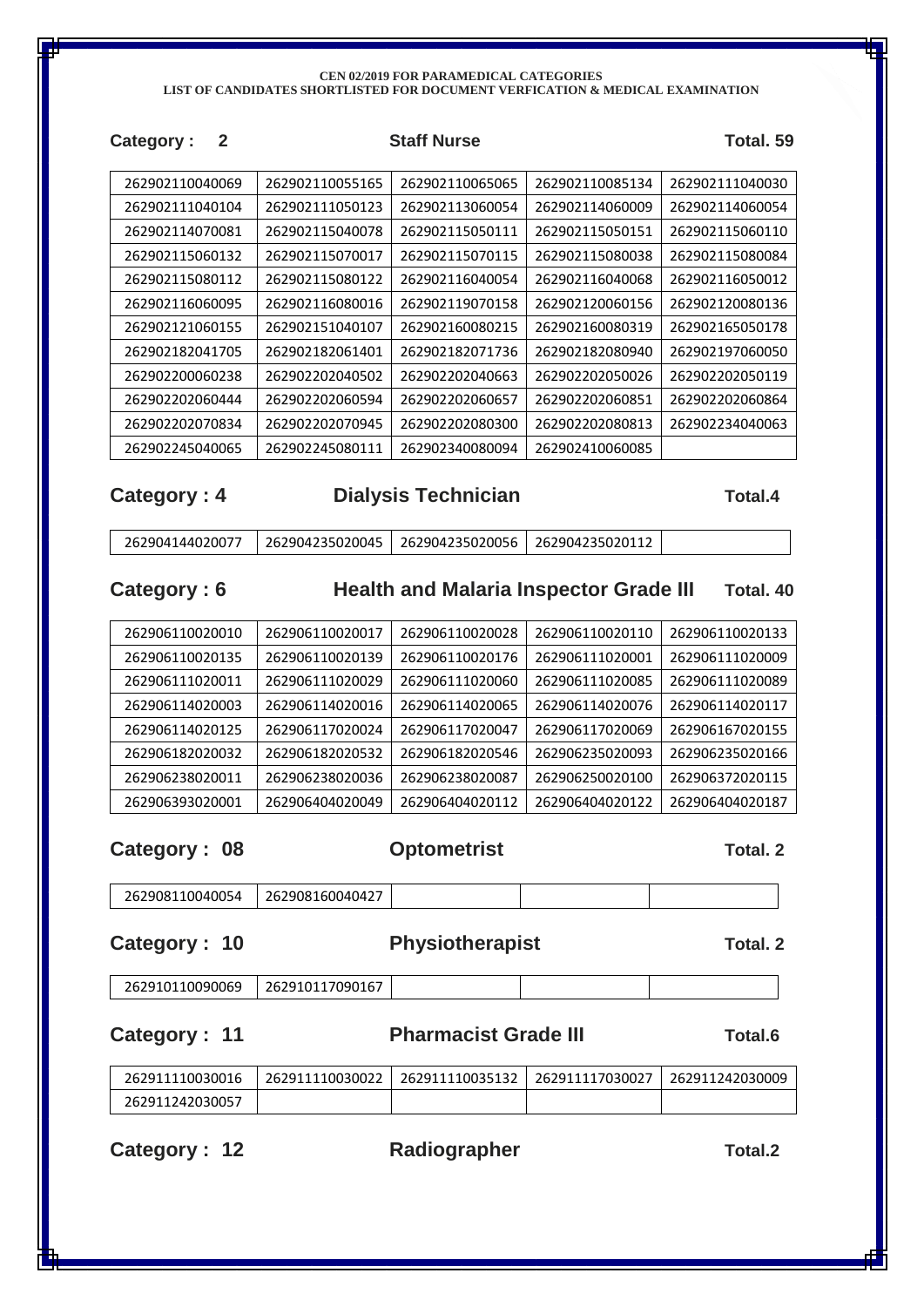### **CEN 02/2019 FOR PARAMEDICAL CATEGORIES LIST OF CANDIDATES SHORTLISTED FOR DOCUMENT VERFICATION & MEDICAL EXAMINATION**

| 262912120070037 | 262912366070144 |  |  |  |
|-----------------|-----------------|--|--|--|
|-----------------|-----------------|--|--|--|

**Category : 16 Lab Assistant Grade II Total.6**

| 262916115010094 | 262916116010034 | 262916116010071 | 262916117010259   262916144010186 |  |
|-----------------|-----------------|-----------------|-----------------------------------|--|
| 262916241010184 |                 |                 |                                   |  |

**Total Number of Candidates shortlisted for DV & Medical:** 

**\_\_\_\_\_\_\_\_\_\_\_ (One Hundred Twenty One) \_\_\_\_\_\_\_\_\_\_\_\_ ONLY**

## **END OF SHEET**

**Date: 08-09-2019 Chairman / RRB / PATNA**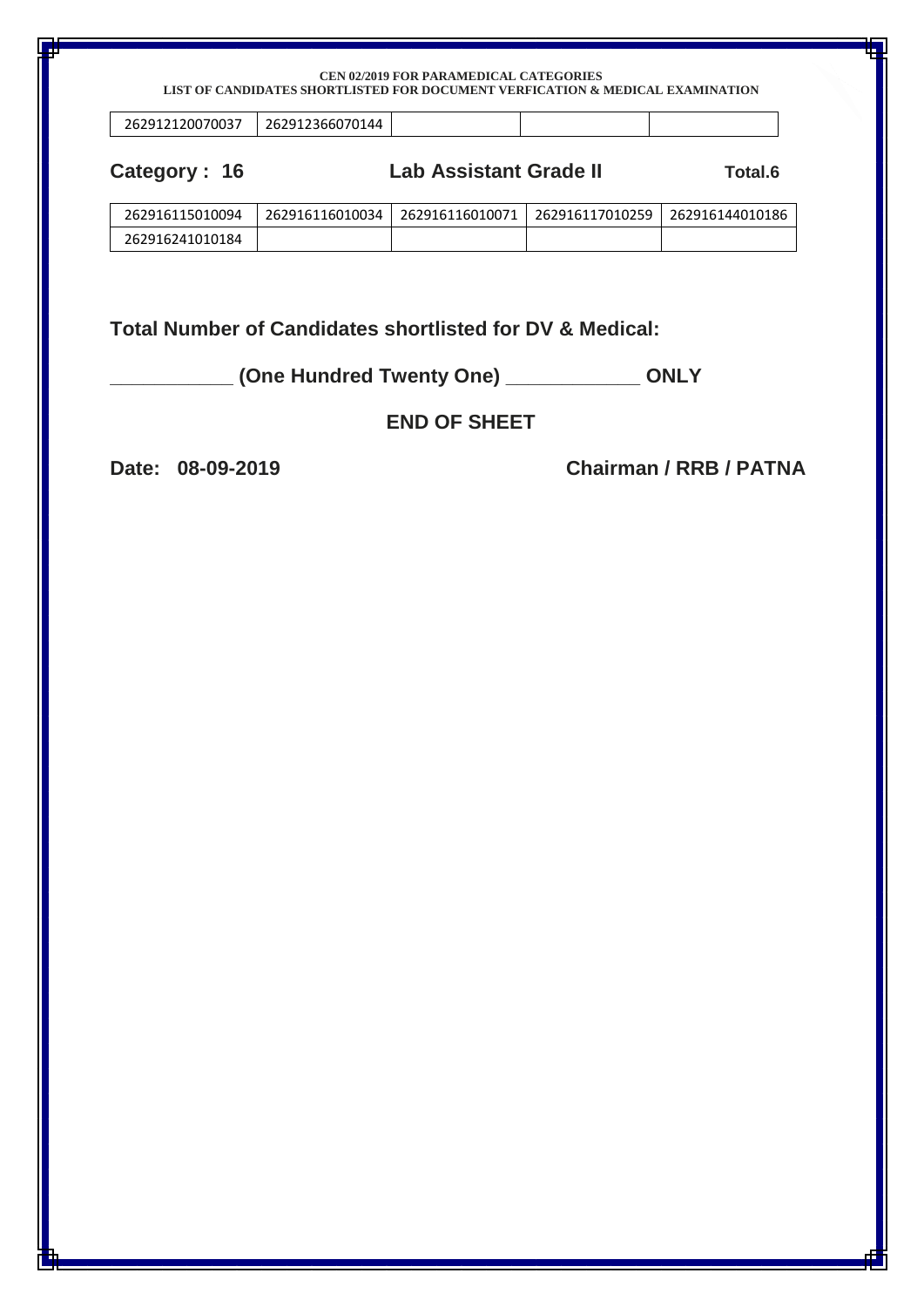

# **CEN 02/2019 (Paramedical Categories)**

CEN O2/2019 RRB: **PATNA** Dates of CBT: 19.07.2019 to 21.07.2019

## **Cut off Marks of Regular shortlisted for Document Verification**

| Cat<br><b>No</b> | Rly. /<br>PU | Name of the Post                              | <b>UR</b> | <b>SC</b> | <b>ST</b> | <b>OBC</b> | <b>EWS</b> | <b>Exsm</b> |    |    | <b>PwBD</b> |           |
|------------------|--------------|-----------------------------------------------|-----------|-----------|-----------|------------|------------|-------------|----|----|-------------|-----------|
|                  |              |                                               |           |           |           |            |            |             | VI | HI | LD          | <b>MD</b> |
|                  | <b>ECR</b>   | <b>Staff Nurse</b>                            | 64.24468  | 54.81717  | 51.72254  | 60.07037   | 54.16084   | 38.5394     |    |    | 35.7656     |           |
| 4                | <b>ECR</b>   | <b>Dialysis Technician</b>                    | 57        |           |           | 49.66667   |            |             |    |    |             |           |
| 6                | <b>ECR</b>   | <b>Health and Malaria Inspector Grade III</b> | 68.02721  | 59.18367  | 37.41497  | 61.56462   | 48.63946   | 58.5034     |    |    |             |           |
| 8                | <b>ECR</b>   | <b>Optometrist</b>                            | 64.64646  |           |           |            |            |             |    |    |             |           |
| 10               | <b>ECR</b>   | Physiotherapist                               | 59.45018  |           |           |            |            |             |    |    |             |           |
| 11               | <b>ECR</b>   | <b>Pharmacist Grade III</b>                   |           | 41.4966   | 30.27211  |            |            |             |    |    | 37.07483    |           |
| 12               | <b>ECR</b>   | Radiographer                                  |           |           | 31.61512  |            |            |             |    |    |             |           |
| 16               | <b>ECR</b>   | Lab Assistant Grade II                        | 61.51203  | 61.16838  | 38.48797  |            |            |             |    |    |             |           |